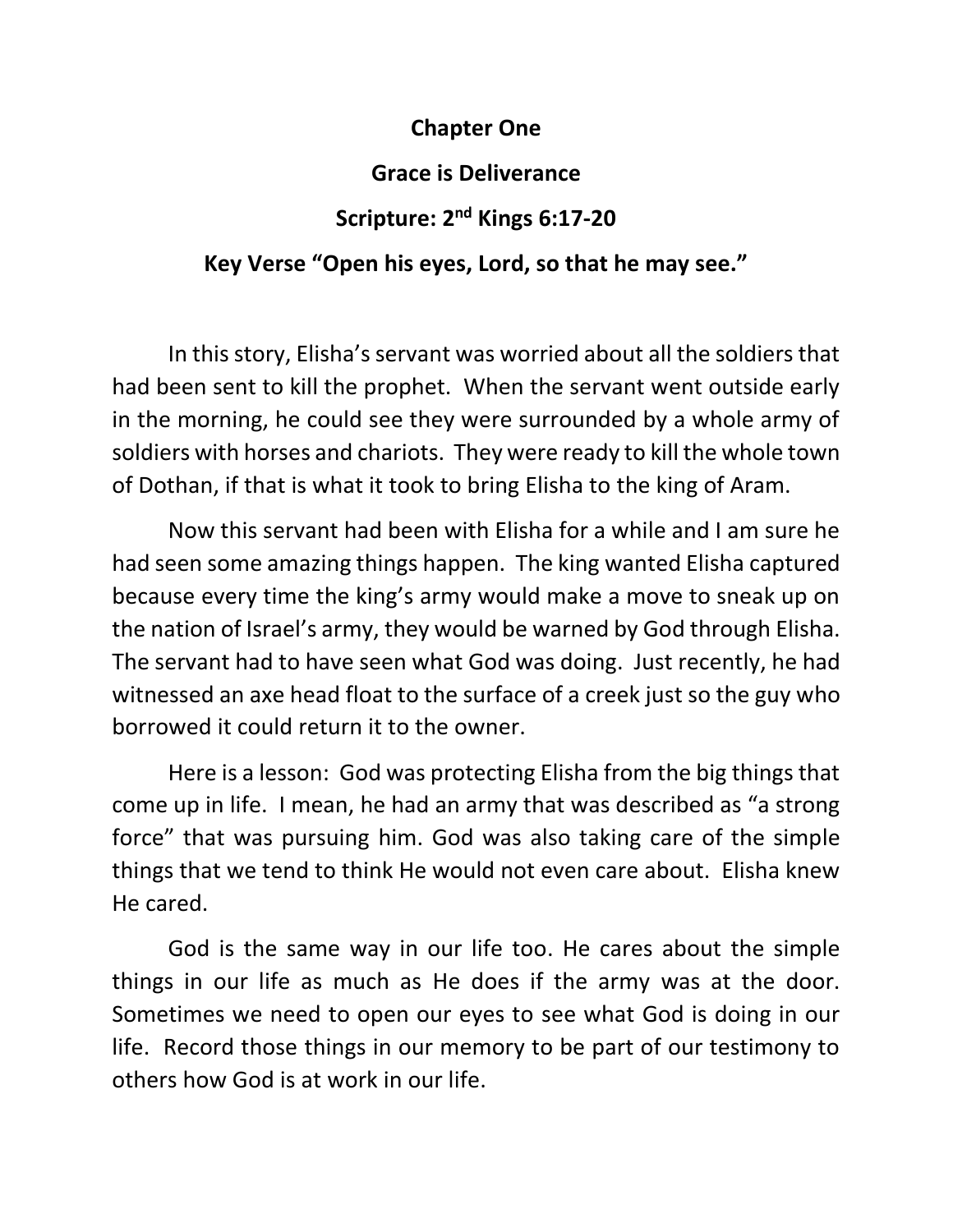I was a twenty-one-year-old man that had just graduated from tech school and went to work at a factory about fifty miles from my hometown. I was pretty much the average guy my age; I drank a little, I smoked a little and I was always on the lookout for something fun to do. I had never been with a woman in the biblical way, and was pretty naive when it came to the real world. I landed a really good job as an electronic technician in a manufacturing facility, I bought the sharpest Jeep CJ5 in our area and, I was just beginning to enjoy my new-found freedom from home and school.

That is when the army of bad things began to surround my life. A girl I worked with was going through a divorce, and in order to make her soon-to-be ex-husband jealous, she wanted to date the guy with the best looking four-wheel drive vehicle in town. That was me. I know now that she was way more interested in my Jeep than me. This relationship was my first intimate encounter and I fell head over heels in love. "Young and dumb," I would call it now. To make a real long story short, conflict developed between me and her ex-husband. She ended up, with child, not knowing for sure who was the father.

I had been out of church since my late teens, but I knew God from an earlier encounter. When I was thirteen years old my mom and dad divorced. A lady next door to us began to take me and my sister to a small Pentecostal church she was a member of that was close to our house. That is where I really was saved and really met God.

For a couple of years, our small group of youth would go to revivals to sing and worship with fellow believers all across the tri-state area where we lived. God's Holy Spirit was really alive with that group of believers. I recall telling our pastor I felt like God was calling me to preach. That was at age fourteen. Hard to believe that by age twenty two, I had found myself in such a spot.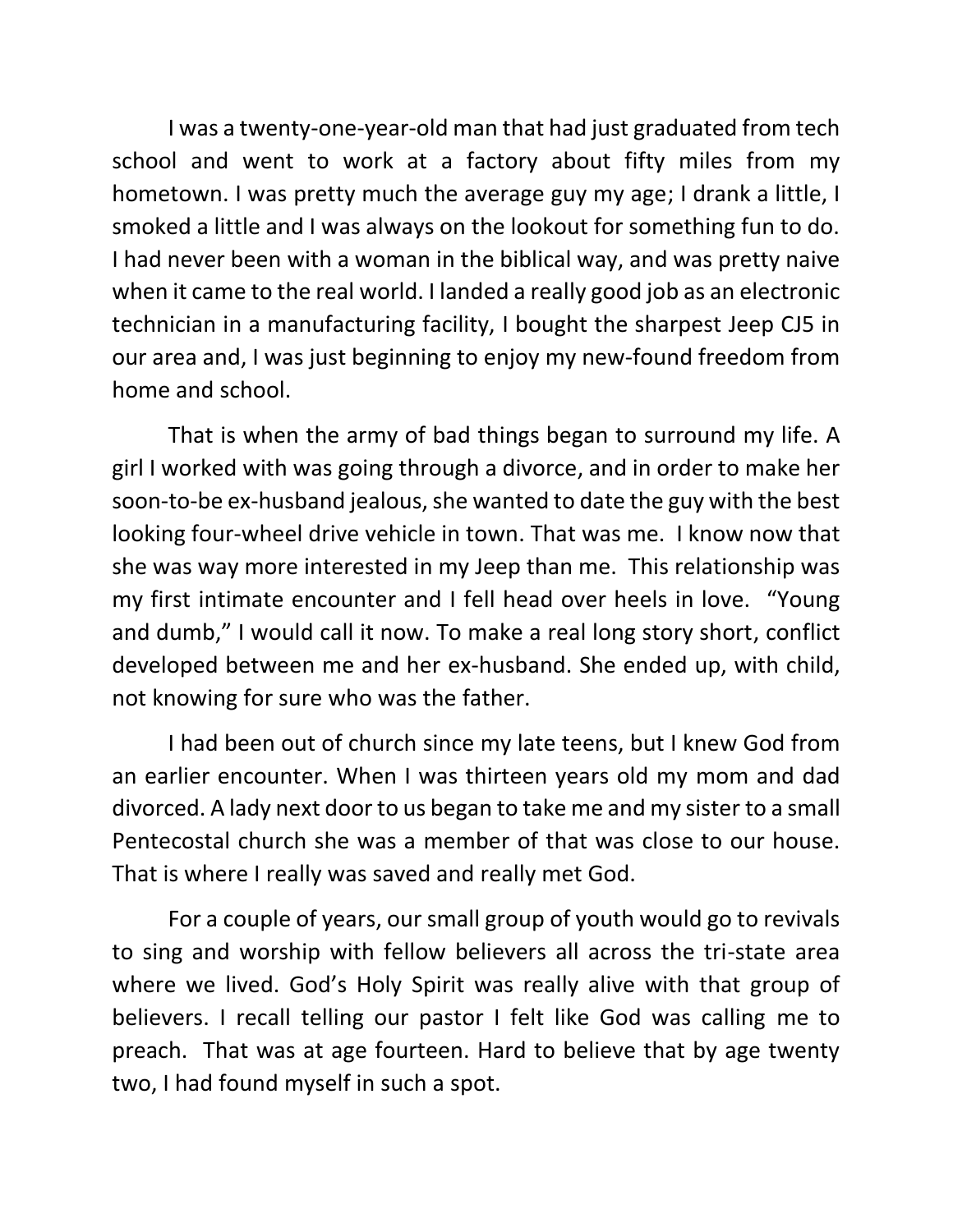I did something then that I had not done, unless I was really scared, and that was to pray. I had no knowledge of what God wanted to do with my life. I can look back now through all the years and realize that He would have done so much more if I had just asked. Best I can remember I just said, "God, I know you are real and I need your help." I went to a church that next Sunday that I had never been to before, but I knew that is where I should start. I don't remember what denomination the church was or if I could even find it today. I went in not knowing anyone at all in the church. I am not sure if I was nervous about that beforehand; the important thing was I went in to meet God, and He was waiting there for me.

I have no idea of this pastor's name and I don't know how he prepared for his sermon that week. I do know that somehow God had written what that preacher said just for me. I cried when it came time for the invitation hymn. I met briefly with the pastor to set up a meeting the next week to discuss my situation. On my way back to my apartment, I stopped and purchased a Sunday paper from a local big city, like I did every Sunday. In the classified section of the paper that week was an employment ad for an electrician. I was not an electrician but a technician. I was more into the electronics part of the job than the wire up the switch part of the job and I had no experience at all as an electrician, but I applied anyway.

I had worked at the factory where this job was located for the one summer as just a "do whatever" type of guy; sweep, shovel, any type of dirty work the other union factory workers did not want to do. The plant manager's son and I were fishing buddies and he worked there that summer also. God was lining up this electrical job up for me three years before I needed it, and I had no idea. I wasn't even wanting to be an electrician I wanted to be a lawyer at that time. I filled out an application,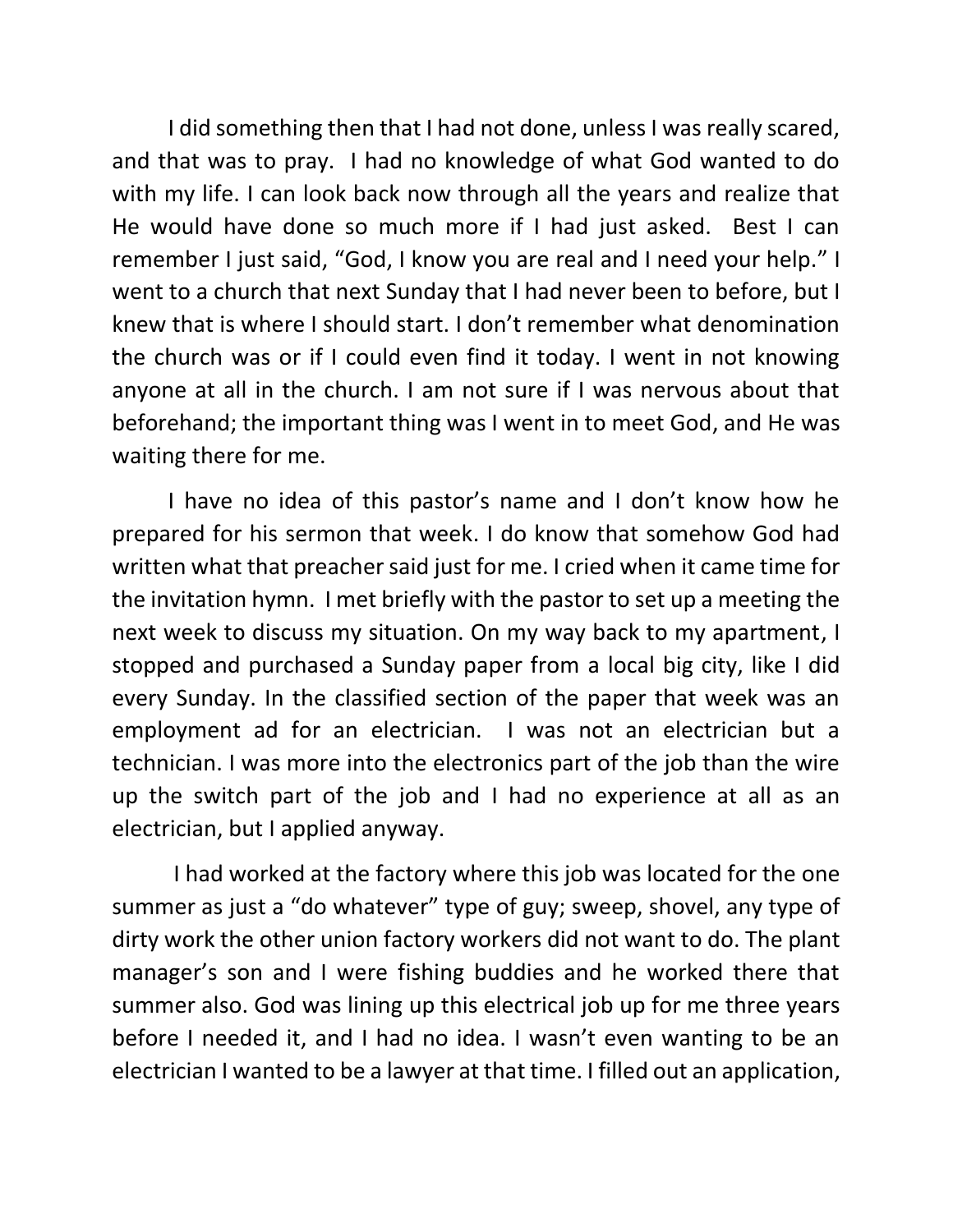and even though I had no experience as an electrician, they offered me the job.

This may not sound like much to some people, but I knew God had done this just for me. You would have thought after seeing that happen, I would have just jumped at the opportunity to fellowship with a God who I had abandoned for all those years. But, I did not. Looking back now it would have hurt my feelings if I had done that for someone and then they just ignored me for a while. That is what I did to God. A new job back in my home town with my family, never giving God the thanks or the credit, He deserved, yet He still loved me.

That is just a part of what grace can do. I did not deserve to get a new job, I had sinned. I did not deserve to be relocated closer to my family, I had sinned. I did nothing on my own except to humble myself before He who is on the throne. We are all sinners and can be saved by God's grace. What you do after receiving this grace is unlimited if you will trust God with your life decisions.

Deliverance is just one part of God's grace. That is not all of what God has for you either. He will keep you from putting yourself into situations like I had found myself in, if you will heed the warning signs He places before you. You remember that sharp Jeep I told you about earlier. He tried to keep me from going back to see this woman the first night I went to her house. She lived on a gravel road up on top of a hill. When I left her house, I was so excited about my new found relationship with her that I must have gunned the engine a little too much and my sharp looking Jeep ran just enough off the road to put a big scratch on the side, marred forever. God was telling me, "Stay away from this girl." Have I mentioned I was young and dumb at the time? On that night, if I had been walking as close to God as I should have been, I would have never gone back to her house. Before God delivered me from that town,